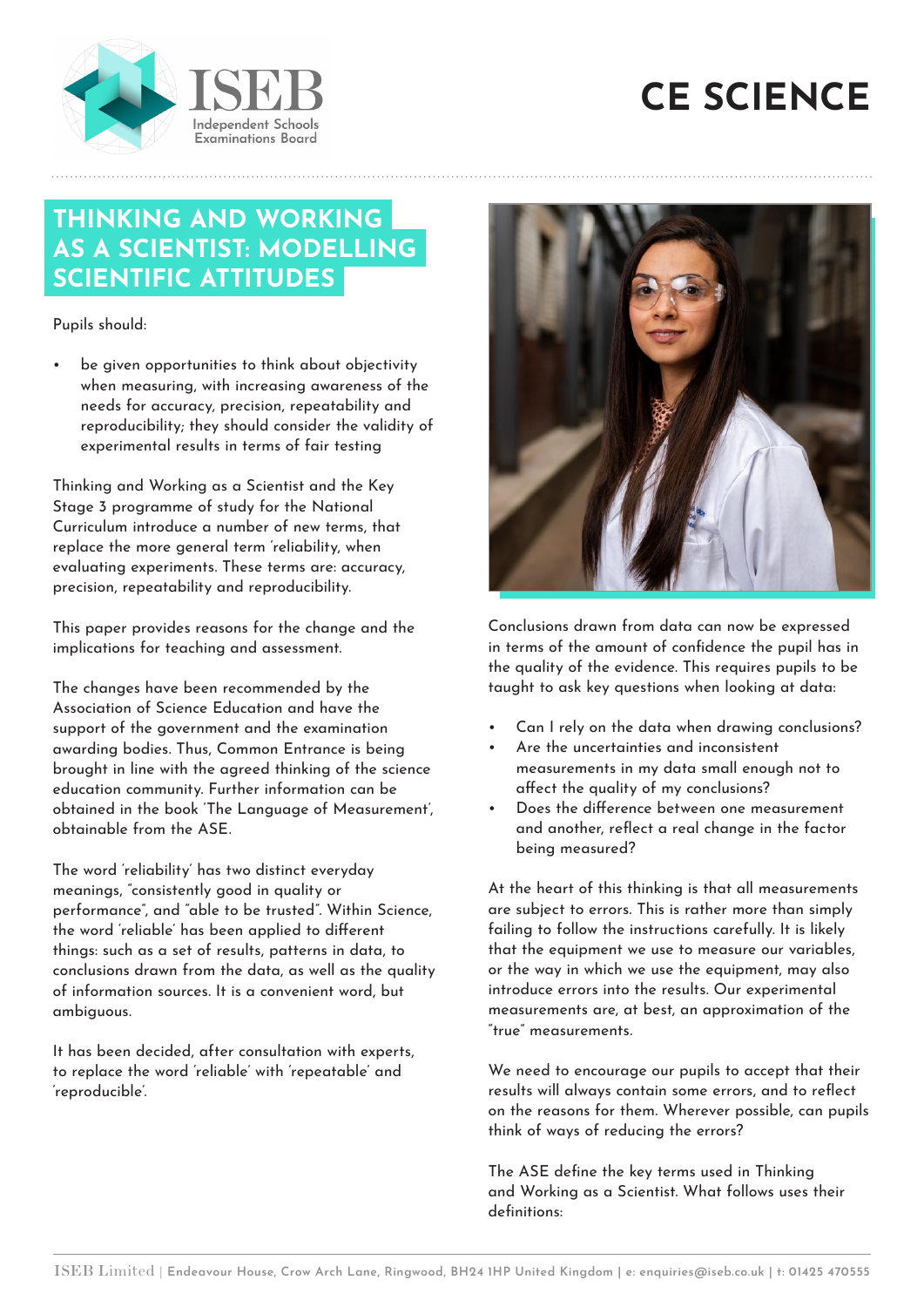## **ACCURACY, PRECISION**

A measurement is accurate, if it is close to the true value for that measurement. Think of it in terms of the dart board below, where the true value is at the centre of the dart board.

Measurements (each individual cross) are **accurate** when they are close to the centre of the board.



The further the further the measurements are away from the centre, the lower their accuracy.

**Precision** defines how closely the different measurements agree with each other. If the measurements cluster closely together, then they are 'precise'.

In the second diagram, the results are precise, but with a low accuracy, which means that the results cluster together, but are not close to the true value in the centre of the board.

In the first diagram, the results are precise and accurate, which means they cluster closely together around the true value in the centre of the board.

We say that the results are **valid** if they measure what they are supposed to be measuring and are accurate and precise. This requires careful procedures and good quality measuring instruments. It will also require that their experiments are fair tests.

Fair tests have controlled variables, so that changes to the independent variable cause changes to the dependent variable.

We can estimate the accuracy of a set of results by comparing our mean value with means produced by other groups or by repeating the experiment many times.

We can measure the precision of the results by calculating the range (the maximum value minus the minimum value) of our results.

The best way to compare results between groups is to use the mean and the range.